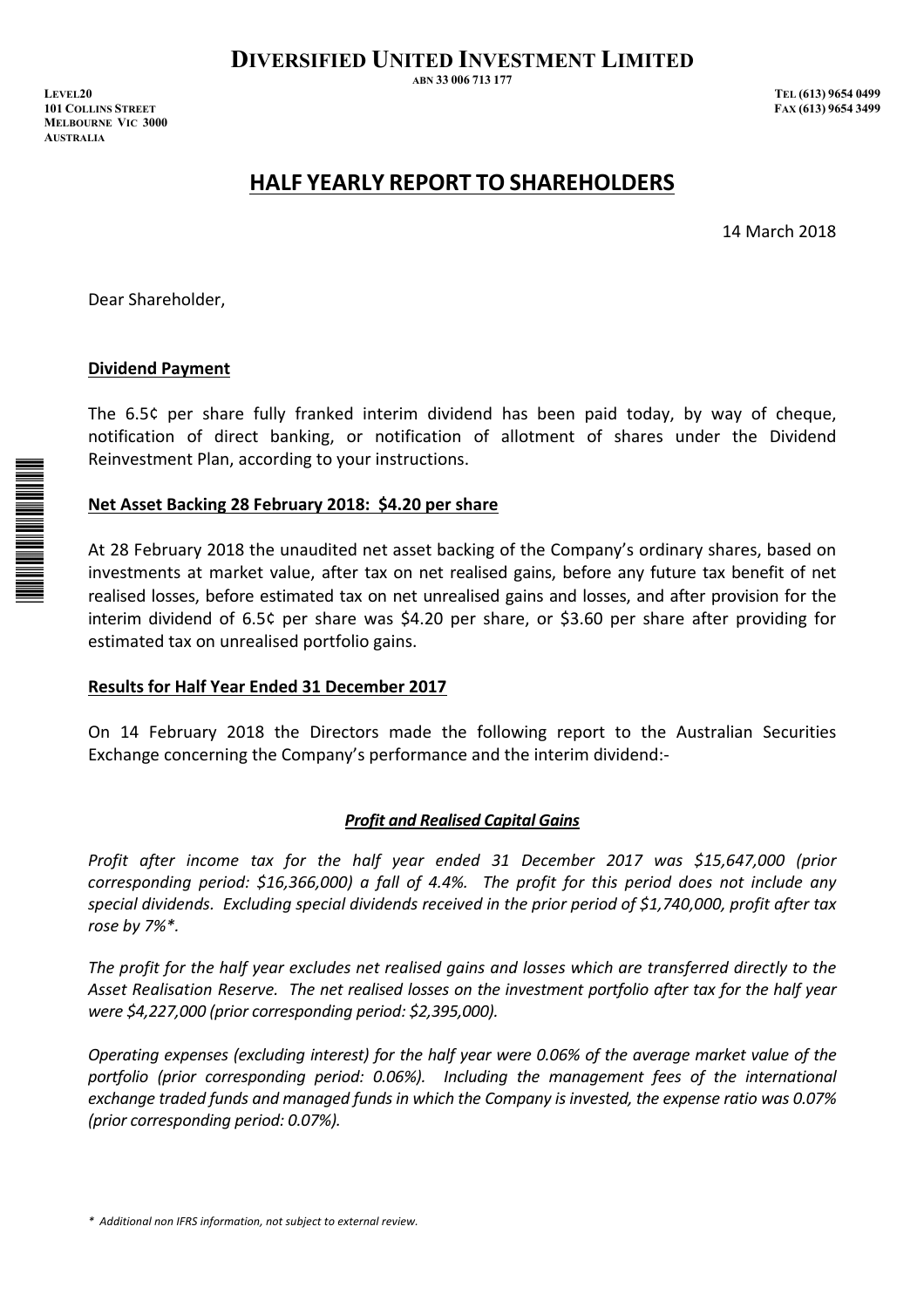#### *Earnings Per Share*

*Earnings per share excluding the special dividends received rose 7% to 7.5\* cents per share.*

*The weighted average number of ordinary shares for the period was 209,066,778 (prior corresponding period: 207,870,602) taking into account the shares issued in the dividend reͲinvestment plan.*

## *Dividends*

*The Directors have declared an interim dividend of 6.5 cents per share fully franked to shareholders* registered on 23 February 2018, to be paid on 14 March 2018. The comparable 2016 interim dividend was *6.5 cents per share fully franked.*

## *LIC Capital Gains*

*The interim dividend will not include any Listed Investment Company capital gain dividend.*

#### *Dividend Reinvestment Plan*

*The Company operates a Dividend Reinvestment Plan ("DRP") under which shareholders may elect to have* all or part of their dividend payment reinvested in new ordinary shares. Pricing of the new DRP shares will *be at the volume weighted average selling price of shares traded on the Australian Securities Exchange on* the Dividend ex date of 22 February 2018 and the four business days immediately following that date. The *last day for the receipt of an election notice for participation in the plan is 26 February 2018.*

## *Asset Backing*

The net tangible asset backing per share based on the market valuation of investments was \$4.23 at 31 December 2017 and \$4.22 at 31 January 2018. These calculations are after tax on net realised gains, but before any future tax benefit of net realised losses and before estimated tax on net unrealised gains and *losses.They are also before provision for the interim dividend.*

The Company is a long term investor and does not intend disposing of its total portfolio. If estimated tax on net unrealised gains were to be deducted, the above figures would be \$3.63 at 31 December 2017 and *\$3.63 at 31 January 2018.*

#### *Performance*

*The Company's net asset backing accumulation performance (assuming all dividends paid by the Company* were reinvested in its shares, and after all expenses and tax) for the half year to 31 December 2017 was a *rise of 7.9% while the S&P/ASX 200 accumulation index rose 8.4% over the same period.The Company's accumulation performance is after tax, all expenses, and the impact of the Company's gearing.Such items are not included in the S&P/ASX Index.*

*Including the value of franking credits the Company's accumulation return for the half year to 31* December 2017 was a rise of 8.8% compared to a rise of 9.2% in the S&P/ASX 200 Franking Credit Adjusted *Total Return Index.*

*\*Additional non IFRS information, not subject to external review.*